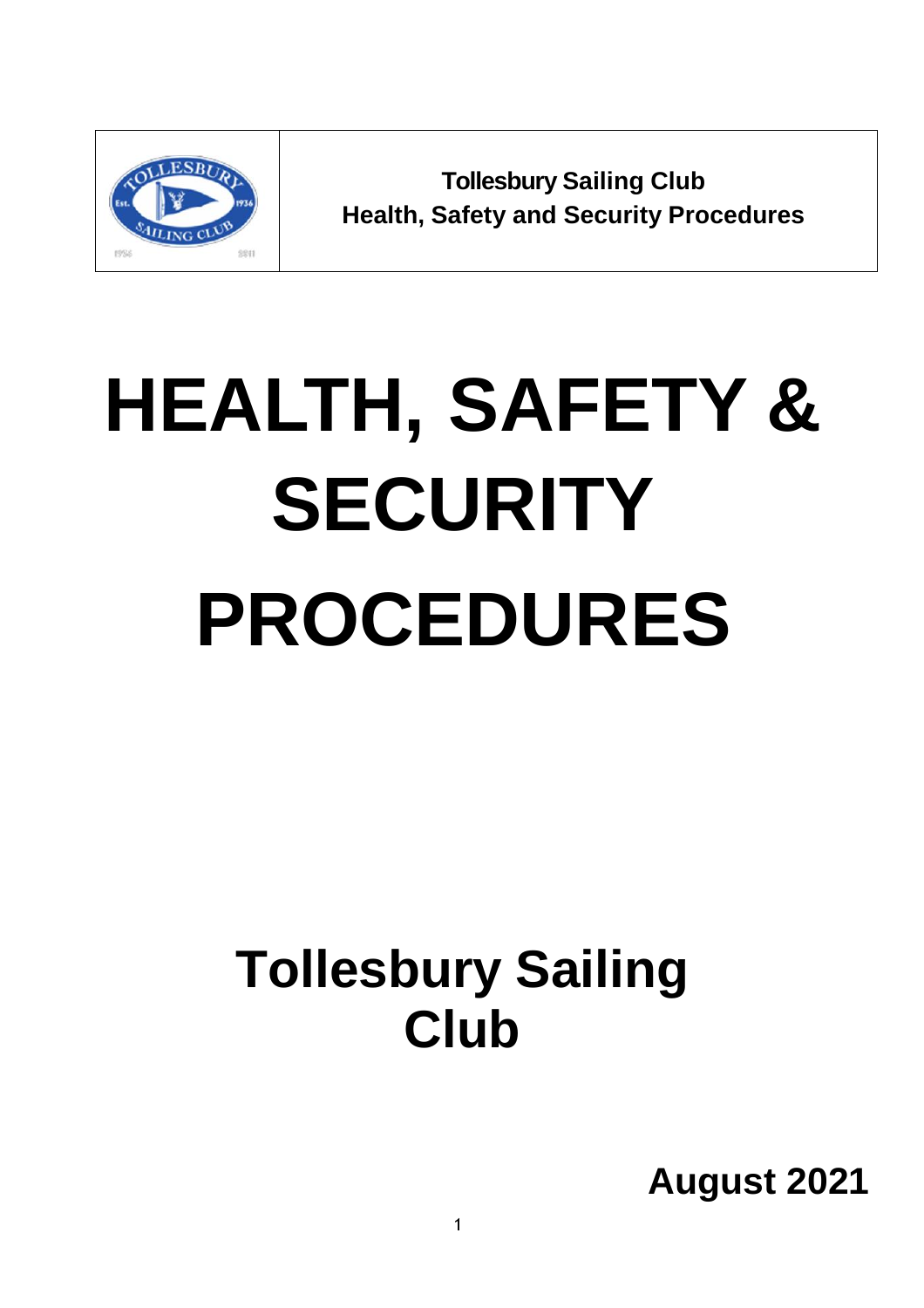### **INDEX**

| <b>HEALTH &amp; SAFETY POLICY STATEMENT</b>                   | 3              |
|---------------------------------------------------------------|----------------|
| <b>GENERAL SAFETY AND FIRE RISK ASSESSMENT MANAGEMENT DOC</b> | 4              |
| <b>HEALTH AND SAFETY ASHORE</b>                               | 6              |
| <b>FIRE SAFETY RISK ASSESSMENT</b>                            | 7              |
| <b>FIRE PROCEDURE</b>                                         | 9              |
| <b>GENERAL RULES FOR HEALTH AND SAFETY AFLOAT</b>             | 10             |
| <b>INCIDENT REPORT FORM</b>                                   | 11             |
| <b>HAZARD/NEAR MISS REPORT FORM</b>                           | 12             |
| <b>EMERGENCY PLAN</b>                                         | 1 <sub>3</sub> |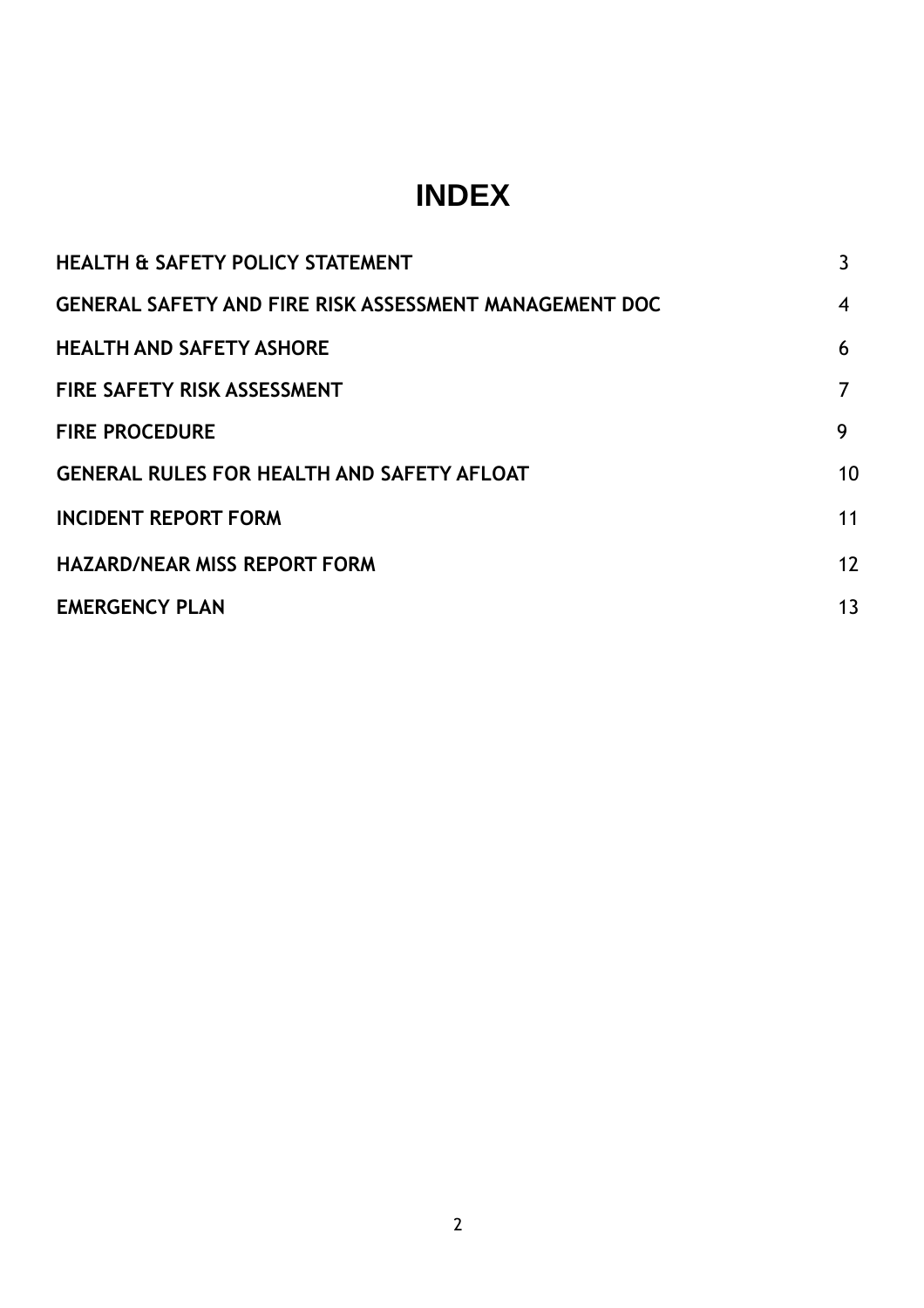## **HEALTH AND SAFETY POLICY STATEMENT**

It is the club's intention that its activities will be carried out in accordance with relevant codes of practice and all reasonably practical measures will be taken to avoid risk to its members or others who may be affected.

Managing and supervising members have the responsibility to ensure that health and safety considerations are always given priority in planning and day to day running of the club's activities.

The Committee has compiled a set of Health, Safety and Security Policies and has appointed the Commodore as having particular responsibility for safety, health and welfare, and to whom reference should be made in the event of difficulty arising in the implementation of the club's policy.

ALL members are expected to cooperate in carrying out this policy and should take reasonable steps to get the proper training for those activities in which they take part, in order to ensure that their own activities are carried out, so far as is reasonably practicable, without risk to themselves or others. The policies will be contained within the Health, Safety & Security File located centrally.

Commodore August 2021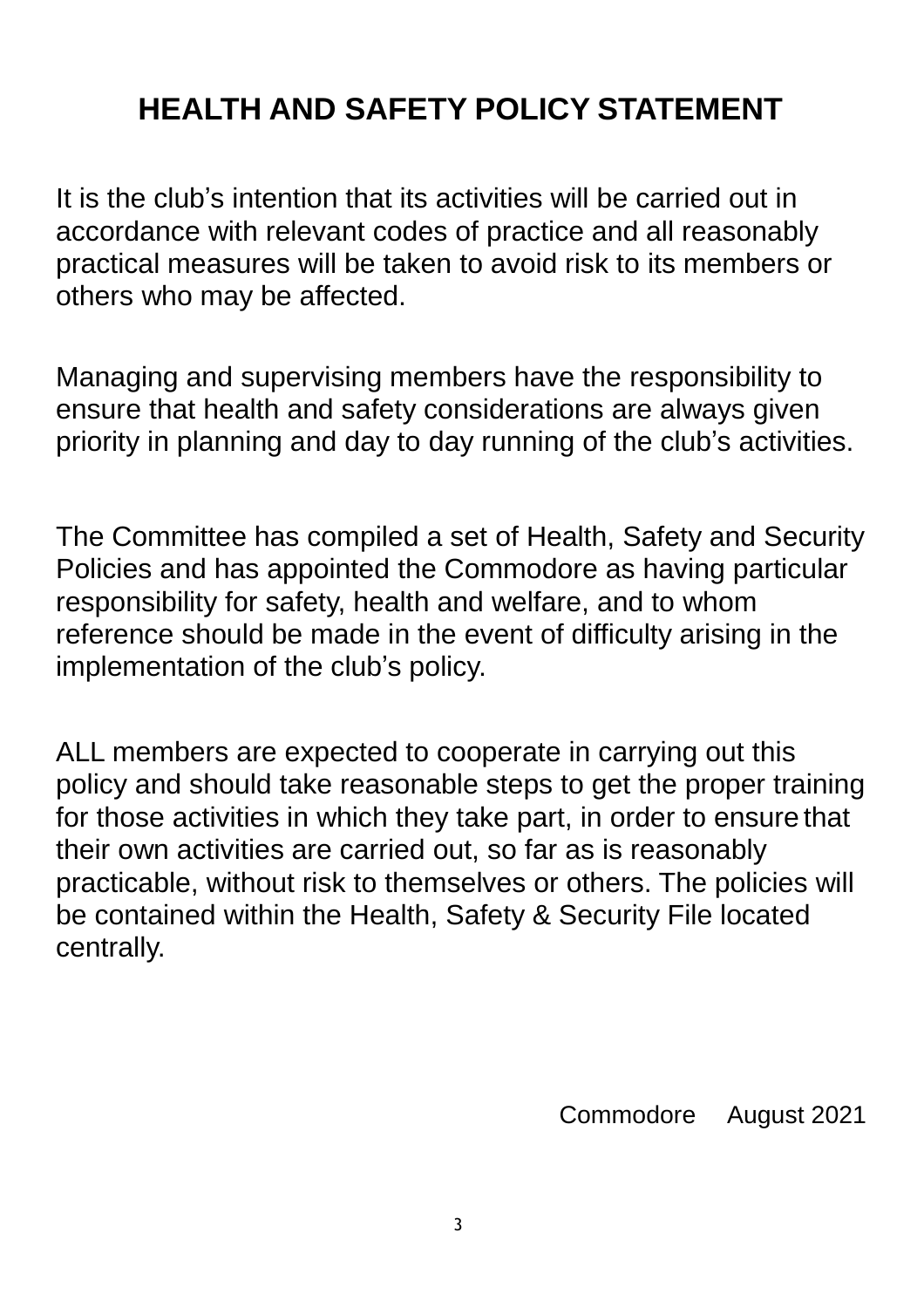

#### **GENERAL SAFETY AND FIRE RISK ASSESSMENT MANAGEMENT DOC**

| <b>OVERALL HEALTH &amp; SAFETY</b>                                                                                                                                                                                                                                                                                                                                                                                                                                                                                                                                                                                                                             | The Committee of the Club controls all club activities. This committee has<br>appointed the Club Commodore as the officer with specific responsibility<br>for health and safety including fire safety.<br>A Health and Safety Policy Statement referring to all aspects of health &<br>safety, together with the Health and Safety Ashore notice is displayed on our<br>main notice boards.<br>Detailed information on all aspects listed below can be found in the health &<br>safety file located with the operations manual near the microwave in the<br>kitchen. |
|----------------------------------------------------------------------------------------------------------------------------------------------------------------------------------------------------------------------------------------------------------------------------------------------------------------------------------------------------------------------------------------------------------------------------------------------------------------------------------------------------------------------------------------------------------------------------------------------------------------------------------------------------------------|----------------------------------------------------------------------------------------------------------------------------------------------------------------------------------------------------------------------------------------------------------------------------------------------------------------------------------------------------------------------------------------------------------------------------------------------------------------------------------------------------------------------------------------------------------------------|
| <b>FIRE SAFETY MANAGEMENT</b><br>The buildings are:-<br>a single storey timber framed<br>construction housing a clubroom,<br>bar, male and female toilets rooms,<br>and kitchen.<br>The overall floor area is approx<br>100m2. The usual occupancy is less<br>than 60 persons,<br><b>Brick built changing facilities</b><br>comprising male and female toilets<br>and changing facilities<br>A boat store.<br>Containers - holding equipment<br>Specific fire risk areas:<br>1) THE KITCHEN and COOKER<br>2) THE CONTAINERS (housing the<br>electrical supply and the gas<br>boiler)<br>3) THE BAR<br>4) The FUEL STORE - stored in<br>outside locked lockers. | It is the responsibility of the Commodore aided by, and through, the<br>Committee to ensure that the fire safety risk is continually reviewed and<br>that the required actions are taken.<br>A fire blanket is provided in the kitchen.<br>Fire extinguishers are situated in the kitchen, the bar, changing rooms, boat<br>store and fuel store.<br>A marshalling point is given in the fire procedure notice.                                                                                                                                                      |
| <b>SAFETY IN KITCHEN, BAR &amp;</b><br><b>STOREROOM</b>                                                                                                                                                                                                                                                                                                                                                                                                                                                                                                                                                                                                        | A full set of operating procedures and COSHH requirements is located in a<br>file within the kitchen area.<br>Separate notices on Safe Use of Equipment and Personal Hygiene &<br>Infection Control are also displayed in the kitchen area.                                                                                                                                                                                                                                                                                                                          |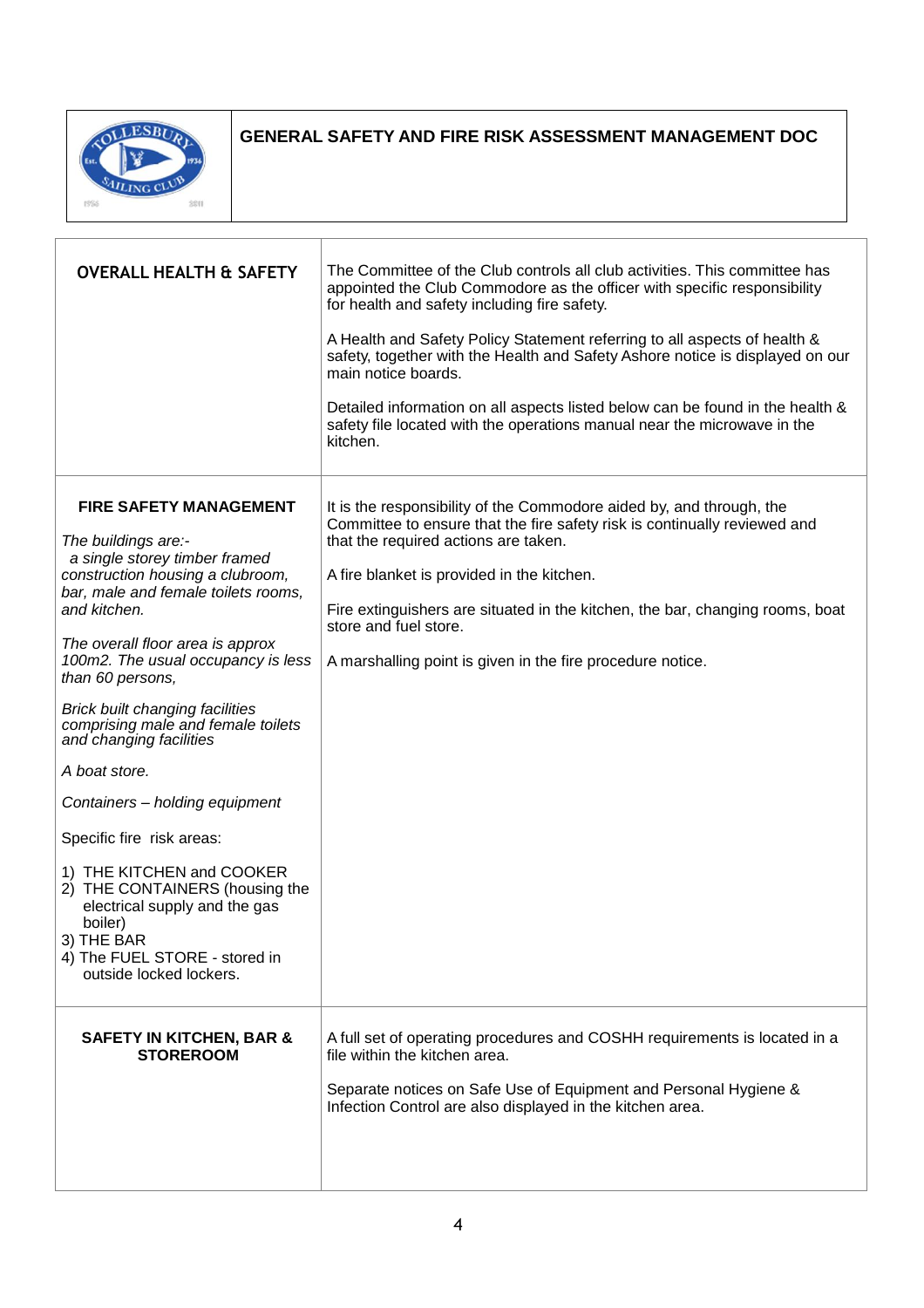| <b>EXTERNAL RISKS</b><br>Petroleum storage for<br>safety boats | The fuel is stored in a locked container in the boat park.                                                                                                                                                                                                                                                                                                                                                        |
|----------------------------------------------------------------|-------------------------------------------------------------------------------------------------------------------------------------------------------------------------------------------------------------------------------------------------------------------------------------------------------------------------------------------------------------------------------------------------------------------|
| <b>GENERAL MAINTENANCE</b>                                     | Maintenance is the responsibility of the Vice Commodore<br>A contract has been placed with a specialist contractor for the fire<br>extinguishers and security alarm.<br>Our electrical system is regularly inspected and certified as meeting current<br>standards.                                                                                                                                               |
| <b>TRAINING</b>                                                | Operational Safety Procedures are reviewed regularly and circulated to<br>instructors and powerboat drivers. Regular informal catch-ups between<br>instructors and the Principal are held to make any concerns are swiftly<br>addressed                                                                                                                                                                           |
| <b>FIRST AID</b>                                               | A First Aid box is located in the kitchen with a second behind the bar. Where<br>an incident or hazard/near miss occurs the appropriate form is completed for<br>referral to the Principal. A list of qualified first aiders is also on display. A<br>defibrillator is positioned externally on the wall adjacent to the front door, to<br>the right on exiting the door by the bar. It has inbuilt instructions. |
| <b>CARE OF CHILDREN and</b><br><b>VUNERABLE ADULTS</b>         | The Club has approved a Safeguarding Policy linked to the RYA Policy for the<br>Safeguarding of Children and Vulnerable Adults. A Safeguarding Officer has<br>been appointed<br>Children's parents/carers are required to take responsibility for their child's<br>safety and conduct in and around the clubhouse.<br>Children below the age of 14yrs are not accepted within the club<br>unaccompanied.          |
| <b>SAILING ACTIVITY RISKS</b>                                  | These are covered by separate procedures, risk analyses and emergency<br>plans under the supervision of the Principal Instructor and as part of our<br>Operational Procedures documentation.                                                                                                                                                                                                                      |

#### **DATE OF LAST REVIEW OF THIS ASSESSMENT August 2021**

**SIGNED………………………………………………………………COMMODORE**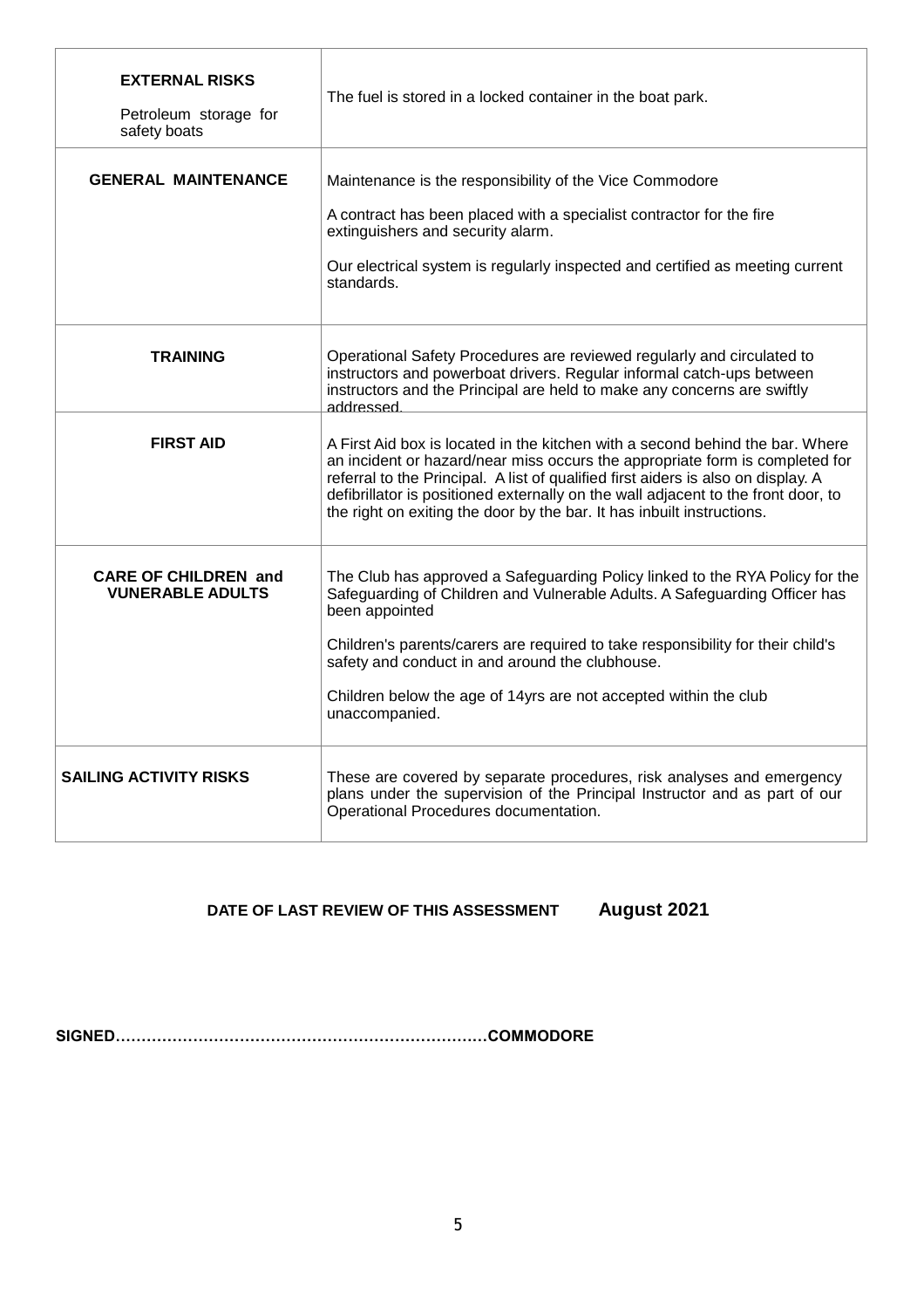

#### **HEALTH AND SAFETY ASHORE**

It is the responsibility of all members to act in a safety conscious manner with regard to both themselves and others.

**FIRST AID EQUIPMENT** is stored in the kitchen and the bar together with Accident & Incident sheets. Completed sheets are filed in the filing cabinet in the storeroom. There are notices elsewhere in the club to indicate this. There is a green First Aid box for personal use on the right of the hatch to the kitchen.

**A PUBLIC DEFIBRILLATOR** - this is positioned on the outside wall adjacent to the front door to the right as you exit. Instructions are with the machine.

**EMERGENCY NUMBERS** are displayed by the telephone.

**KITCHEN -** there are health and safety and catering guidelines provided in a file in the kitchen. Please read and note! Cadets/juniors must always be supervised when in the kitchen. There is a fire blanket provided in the kitchen.

**BAR -** there are notices in the bar to help bartenders. Cadets under 18 shall not go behind the bar. We regret that, according to our legal requirements, Juniors under 16 are not permitted to sit at the bar.

**CLEANING EQUIPMENT, SOLVENTS and TOOLS** are kept in the boat store.

**FUEL** is stored in outside locked lockers.

**FIRE EXTINGUISHERS** are situated in the kitchen, in the bar, in the changing rooms and in the boat store.

#### **HEATING**

The heating is programmed to come on when the club is open and should only be adjusted by an authorised committee member.

#### **LEAVING THE BUILDING**

If you are the last person to leave the building, please:

- Ensure that ALL lights are turned off.
- Check that the back door is firmly closed.
- Shut all doors, ensure that bar shutter is down and the door to the cold store is locked.
- Ensure that the burglar alarm is activated.
- Lock the front door.

#### **POLICIES & MINUTES**

The full set of Health, Safety and Welfare policy documents are located centrally in the kitchen.

The Committee is always seeking ways to improve safety procedures. If you can contribute to this please contact the Commodore who has overall responsibility for club health and safety matters.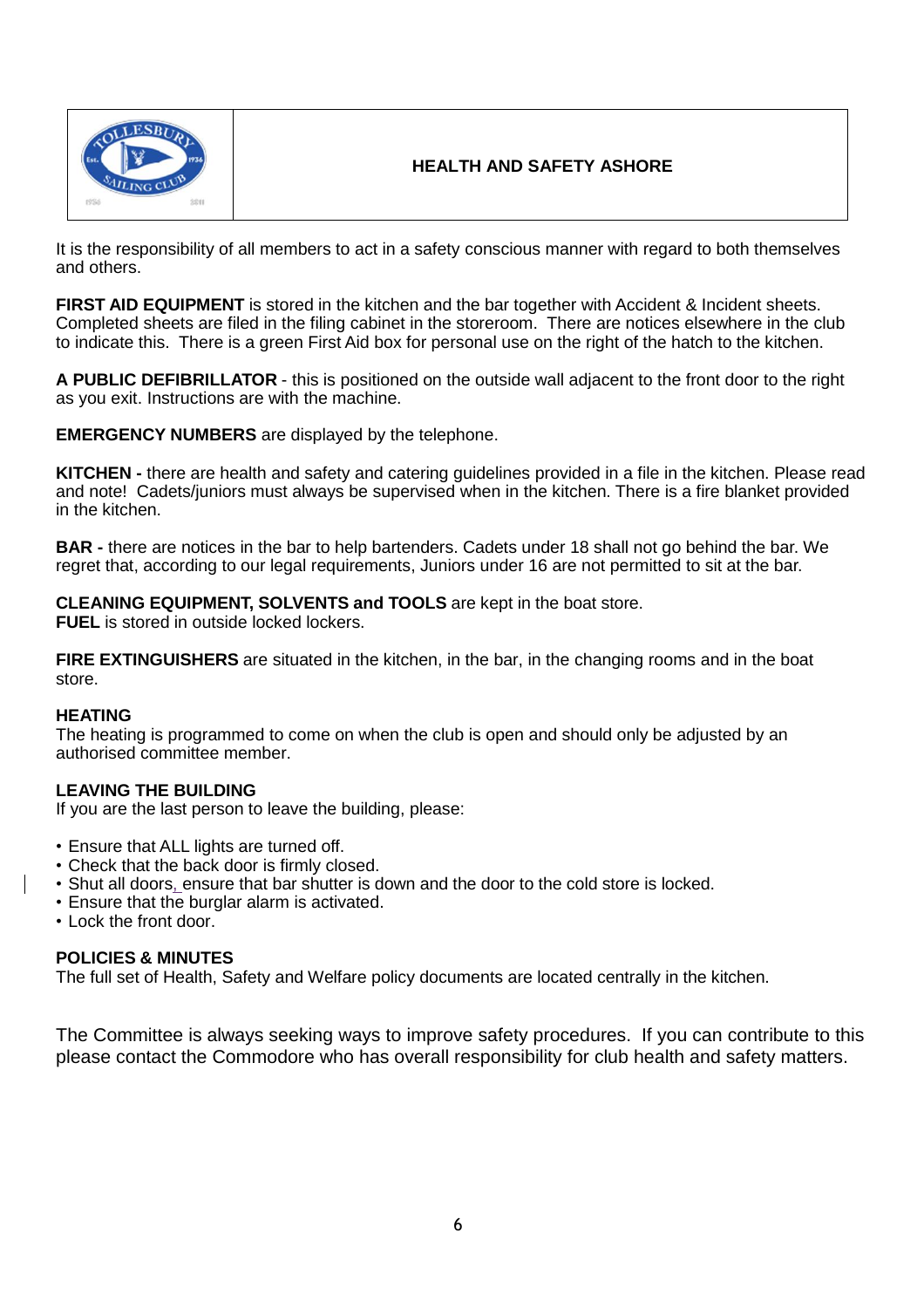| <b>FIRE SAFETY</b><br>IT IS THE RESPONSIBILITY OF THE COMMODORE AIDED BY, AND THROUGH, THE<br>COMMITTEE TO ENSURE THAT THE FIRE SAFETY RISK IS CONTINUALLY<br><b>MANAGEMENT</b><br>REVIEWED AND THAT THE REQUIRED ACTIONS ARE TAKEN.<br>THE BUILDINGS ARE:-<br><b>GENERAL</b><br><b>INFORMATION</b><br>A SINGLE STORY TIMBER FRAMED CONSTRUCTION HOUSING A CLUB ROOM, BAR,<br>MALE AND FEMALE TOILETS AND KITCHEN<br>THE OVERALL FLOOR AREAS IS APPROX 100M2. THE USUAL OCCUPANCY IS LESS<br>THAN 60 PEOPLE.<br>BRICK BUILT CHANGING FACILITIES COMPRISING MALE AND FEMALE TOILETS,<br><b>SHOWERS AND CHANGING ROOMS</b><br>A BOAT STORE<br><b>MEANS OF ESCAPE IN CASE OF FIRE</b><br><b>FIRE EXITS</b><br><b>FIRE EXITS</b> ARE PROVIDED AT THE FRONT AND BACK DOOR OF THE MAIN<br><b>BUILDING</b><br>A <b>FIRE PROCEDURE NOTICE</b> IS LOCATED AT EACH EXIT.<br>THE MARSHALLING POINT IS LOCATED IN THE FLATS CAR PARK OPPOSITE THE CLUB<br><b>PROVISION OF EMERGENCY LIGHTING &amp; FIRE-FIGHTING EQUIPMENT</b><br><b>FIRE WARNING</b><br><b>SMOKE ALARMS ARE FITTED IN THE CLUB HOUSE.</b><br><b>SYSTEM</b><br><b>EMERGENCY LIGHTING IS PROVIDED TO ALL EXITS.</b><br><b>EMERGENCY</b> |                 | <b>FIRE SAFETY RISK ASSESSMENT</b> | Doc no.<br>Issue date<br>Approved |  |
|--------------------------------------------------------------------------------------------------------------------------------------------------------------------------------------------------------------------------------------------------------------------------------------------------------------------------------------------------------------------------------------------------------------------------------------------------------------------------------------------------------------------------------------------------------------------------------------------------------------------------------------------------------------------------------------------------------------------------------------------------------------------------------------------------------------------------------------------------------------------------------------------------------------------------------------------------------------------------------------------------------------------------------------------------------------------------------------------------------------------------------------------------------------------------------------------|-----------------|------------------------------------|-----------------------------------|--|
|                                                                                                                                                                                                                                                                                                                                                                                                                                                                                                                                                                                                                                                                                                                                                                                                                                                                                                                                                                                                                                                                                                                                                                                            |                 |                                    |                                   |  |
|                                                                                                                                                                                                                                                                                                                                                                                                                                                                                                                                                                                                                                                                                                                                                                                                                                                                                                                                                                                                                                                                                                                                                                                            |                 |                                    |                                   |  |
|                                                                                                                                                                                                                                                                                                                                                                                                                                                                                                                                                                                                                                                                                                                                                                                                                                                                                                                                                                                                                                                                                                                                                                                            |                 |                                    |                                   |  |
|                                                                                                                                                                                                                                                                                                                                                                                                                                                                                                                                                                                                                                                                                                                                                                                                                                                                                                                                                                                                                                                                                                                                                                                            |                 |                                    |                                   |  |
|                                                                                                                                                                                                                                                                                                                                                                                                                                                                                                                                                                                                                                                                                                                                                                                                                                                                                                                                                                                                                                                                                                                                                                                            |                 |                                    |                                   |  |
|                                                                                                                                                                                                                                                                                                                                                                                                                                                                                                                                                                                                                                                                                                                                                                                                                                                                                                                                                                                                                                                                                                                                                                                            |                 |                                    |                                   |  |
|                                                                                                                                                                                                                                                                                                                                                                                                                                                                                                                                                                                                                                                                                                                                                                                                                                                                                                                                                                                                                                                                                                                                                                                            |                 |                                    |                                   |  |
| FIRE EXTINGUISHERS ARE SITUATED IN THE KITCHEN, IN THE BAR, IN THE<br>CHANGING ROOMS AND THE BOAT STORE<br><b>FIRE FIGHTING</b><br><b>EQUIPMENT</b><br>A FIRE BLANKET IS PROVIDED IN THE KITCHEN                                                                                                                                                                                                                                                                                                                                                                                                                                                                                                                                                                                                                                                                                                                                                                                                                                                                                                                                                                                           | <b>LIGHTING</b> |                                    |                                   |  |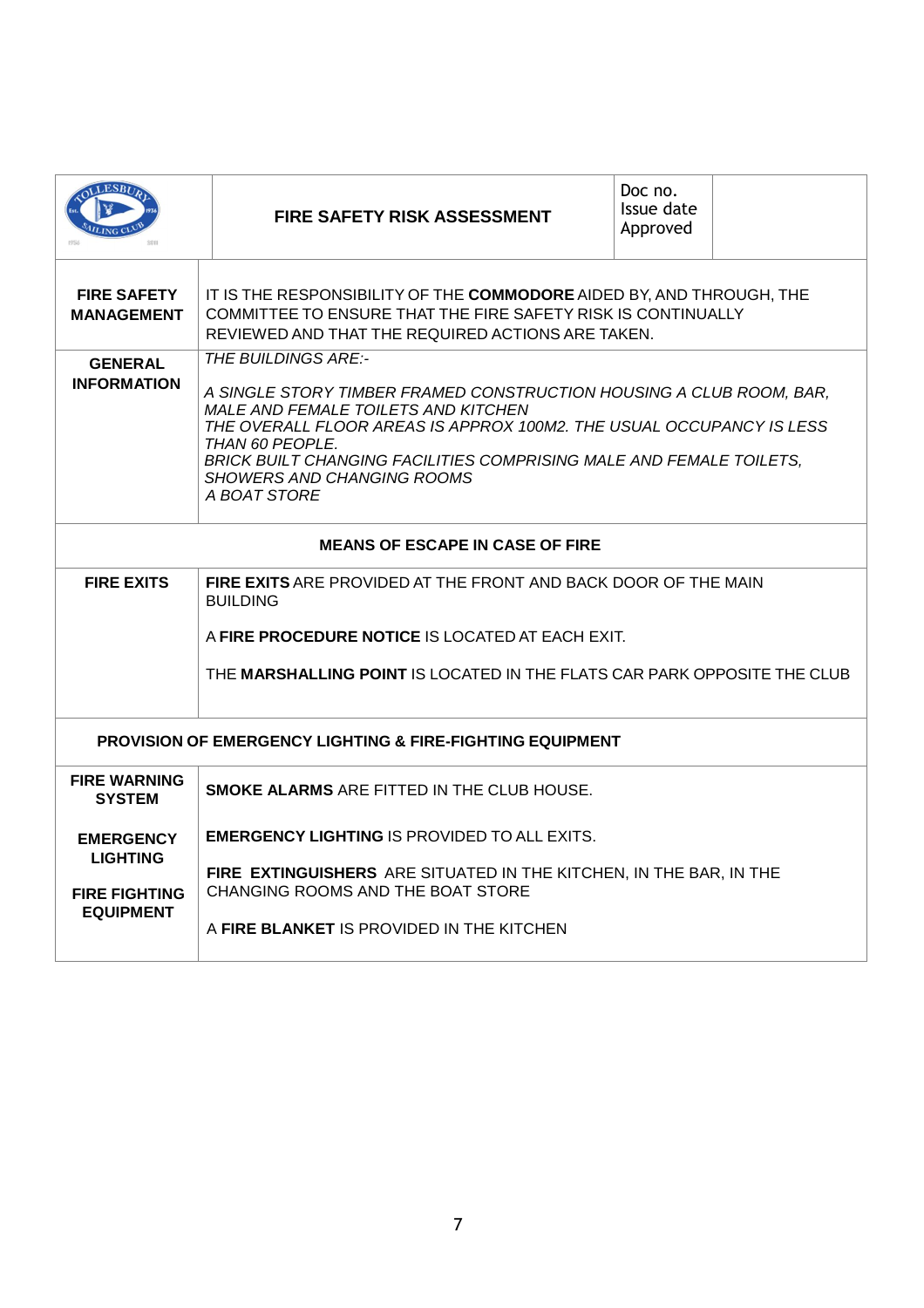|                                 | <b>MEANS OF CONTROLLING OCCUPANCY NUMBERS</b>                                                                                                                                                                                    |
|---------------------------------|----------------------------------------------------------------------------------------------------------------------------------------------------------------------------------------------------------------------------------|
| <b>USUAL</b>                    | FEWER THAN 60 SEATED PERSONS                                                                                                                                                                                                     |
| <b>OCCUPANCY</b>                | CAN BE CONTROLLED BY TICKET AT FUNCTIONS WHERE NOS. GREATER                                                                                                                                                                      |
|                                 | SPECIFIC SIGNING IN AND OUT SYSTEMS OCCUR FOR CADETS SAILING.                                                                                                                                                                    |
|                                 | AS THERE ARE CURRENTLY 2 DIFFERENT ENTRIES TO THE CLUBHOUSE A GENERAL<br>SIGNING IN BOOK IS NOT CONSIDERED PRACTICABLE - IN THE CASE OF ANY<br>EMERGENCY THE PREMISES ARE DEEMED SMALL ENOUGH FOR ALERTING<br>OCCUPANTS VOCALLY. |
|                                 | <b>MAINTENANCE, TESTS AND TRAINING</b>                                                                                                                                                                                           |
| <b>MAINTENANCE</b><br>& ONGOING | THE COMMITTEE HAS APPOINTED A MAINTENANCE OFFICER WHO OVERSEES ALL<br>ASPECTS. THIS IS THE VICE COMMODORE.                                                                                                                       |
| <b>OPERATION</b>                | A CONTRACT HAS BEEN PLACED WITH A SPECIALIST CONTRACTOR FOR THE FIRE<br><b>EXTINGUISHERS</b>                                                                                                                                     |
|                                 | A FULL SET OF OPERATING PROCEDURES AND COSSH REQUIREMENTS IS LOCATED<br>IN A FILE WITHIN THE KITCHEN AREA.                                                                                                                       |
|                                 | SEPARATE NOTICES ON SAFE USE OF EQUIPMENT AND PERSONAL HYGIENE &<br>INFECTION CONTROL ARE ALSO DISPLAYED IN THE KITCHEN AREA.                                                                                                    |
|                                 | THE FUEL FOR MOWERS AND STRIMMER IS STORED EXTERNALLY IN A LOCKED AND<br>FIXED STEEL CONTAINER.                                                                                                                                  |
|                                 | OUR ELECTRICAL SYSTEM IS REGULARLY INSPECTED & CERTIFIED TO ENSURE<br><b>MEETING CURRENT STANDARDS.</b>                                                                                                                          |
| TRAINING                        | THERE ARE GENERAL FIRE SAFETY NOTICES IN THE BAR AND THE KITCHEN FOR<br>THE ATTENTION OF ALL STAFF AND VOLUNTEERS USING THOSE FACILITIES.                                                                                        |
|                                 |                                                                                                                                                                                                                                  |
|                                 |                                                                                                                                                                                                                                  |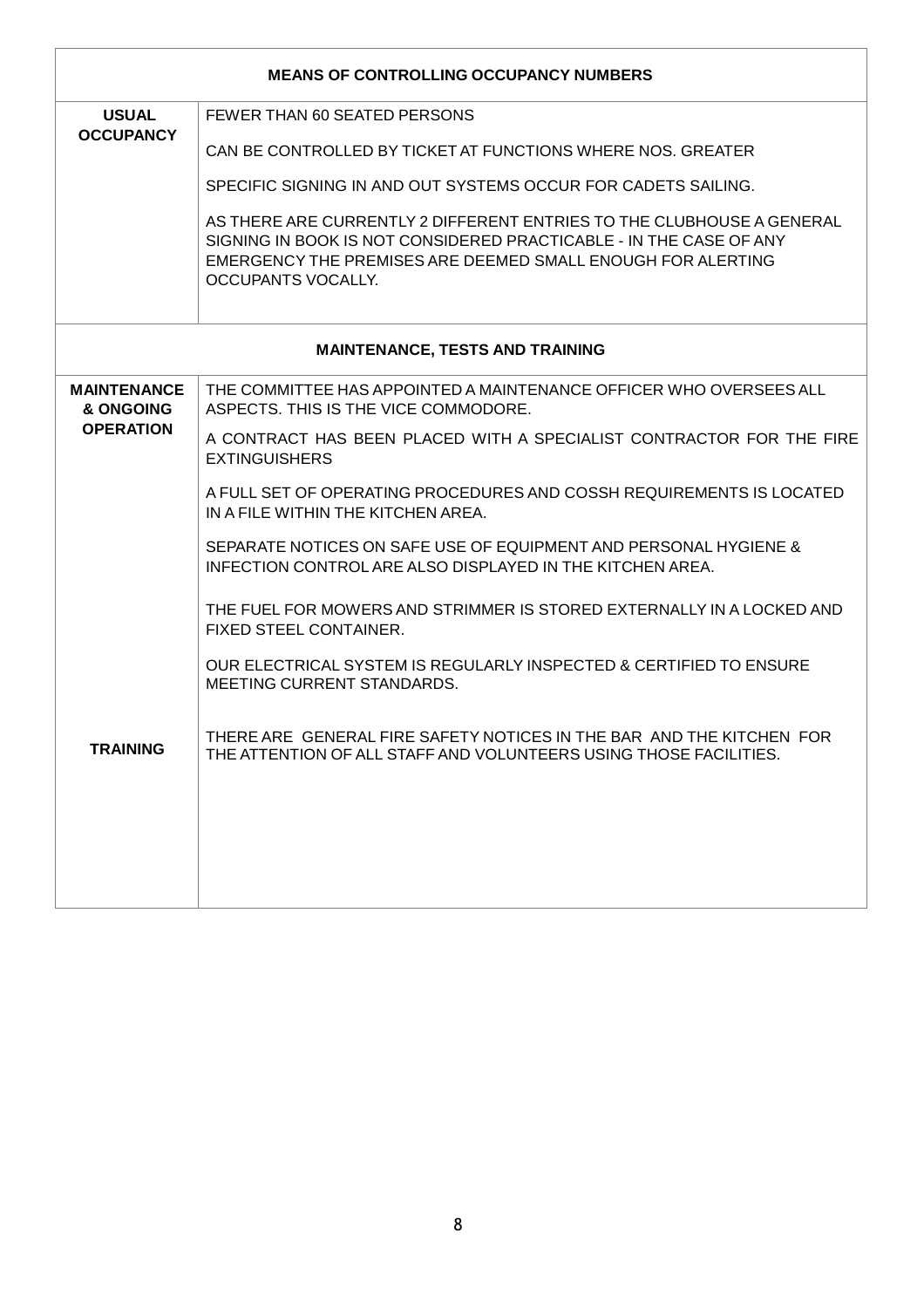#### **FIRE PROCEDURE**

All members should be aware of means of escape, facilities provided, evacuation procedure, method of operating extinguishers, and the importance of calling the Fire Brigade.

In the event of fire it is the first duty of all concerned to prevent injury or loss of life.

**ACTION**. If you discover a fire or one is reported to you:

- Shout "FIRE FIRE" as loudly as you can.
- DIAL 999 to call the Fire Brigade (using a mobile phone).
- Give the operator the telephone number you are phoning from.
- When the Fire Brigade replies, give the information distinctly: "Fire at Tollesbury Sailing Club, Woodrolfe Road,Tollesbury, Essex, CM9 8SE
- Do not assume that the call has been received until it has been acknowledged by the Fire Brigade.
- Attack the fire, if possible, with appliances provided but without personal risk.

#### **EVACUATION PROCEDURE**

- Use nearest available exit. Close all doors as you go.
- Do not stop to collect personal belongings.
- Do not re-enter the building or allow others to do so until told it is safe by a responsible person.
- Gather in the flats car park, across the road, adjacent to the club.

**FIRE EXTINGUISHERS** are situated in the kitchen, in the bar, in the changing rooms and in the boat store. .

A fire blanket is located in kitchen behind the door.

There are two outside taps, one in front of the changing rooms and one in the boat park.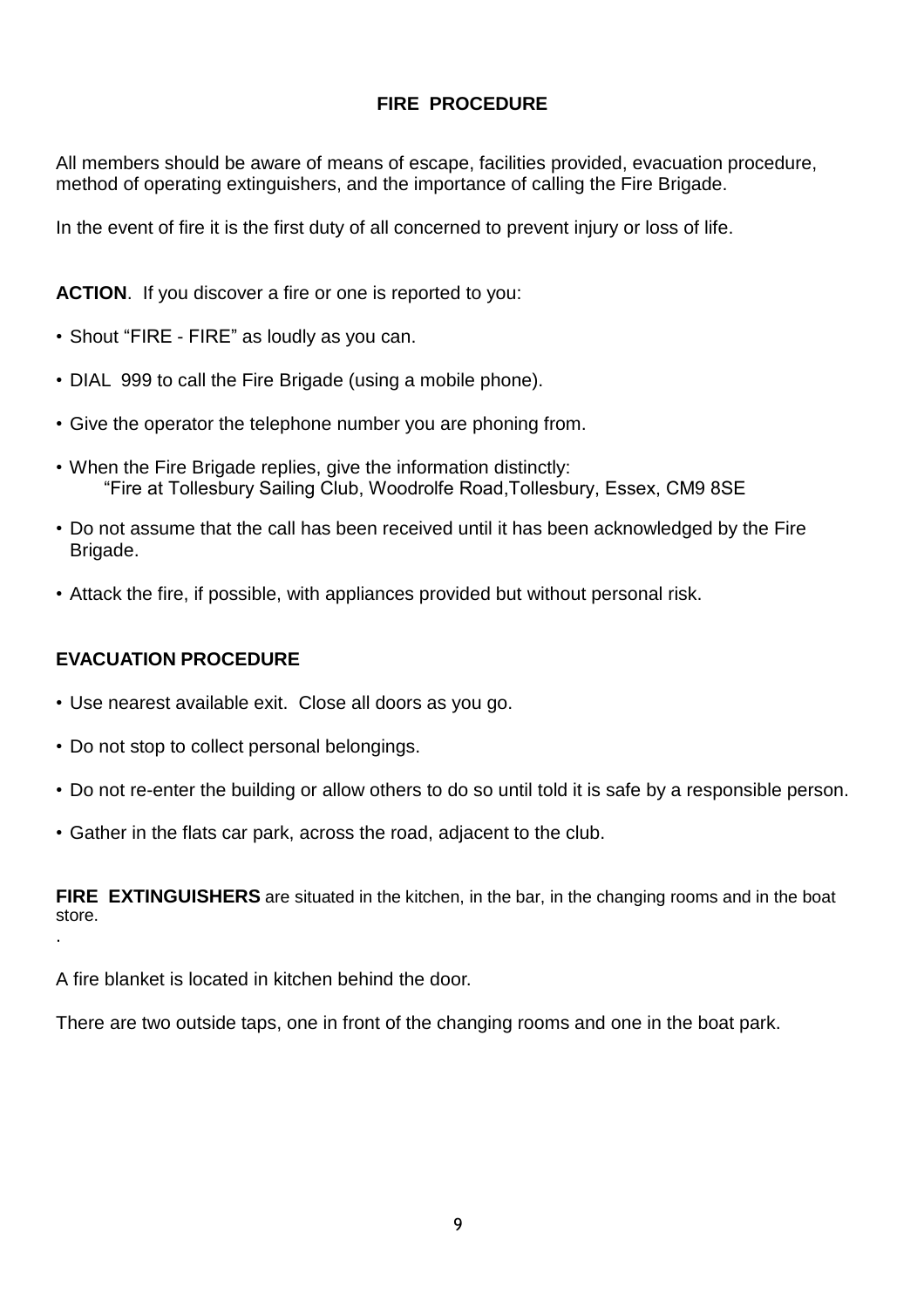

Doc no. Issue date Approved

It is the responsibility of all members to act in a safety-conscious manner when on the water with regard to both themselves and others.

- 1. All participants in activities afloat shall wear buoyancy aids. All cadets shall also wear buoyancy aids on the hard and whilst afloat.
- 2. A parent or their named representative must be present on the club premises when a child is launched and while they are afloat. They may go away within 10 minutes journey from the club with a mobile phone.
- 3. It is the responsibility of the patrol boat crews to ensure that they are suitably competent and that they have all necessary equipment on board. The driver of the patrol boat must use the safety cord (kill cord) around their thigh at all times when the engine is running.
- 4. No organised Club sailing activity will take place unless sufficient patrol boat cover is available and in situ. Members using their own or hired boats do so entirely at their own risk and must demonstrate that they have insurance cover in place.
- 5. No member of the patrol boat crew may be under 16 years of age.
- 6. Children under 16 years must not be passengers in the patrol boat while it is on duty, unless they are either being rescued or in transit, or unless they are under instruction (over 14 years) when they must have the approval of the duty crew (and Chief Race Officer/Clubhouse Officer/Training Centre Principal as appropriate).
- 7. Cadets (16 & 17 years) with RYA Power Boat 2 qualifications may drive a patrol boat if there is an adult TSC member in the boat.
- 8. Patrol boats must observe the 8 knot speed limit in the river, except in an emergency.
- 9. Cadets are not allowed to swim from the hard unless taking part in an organised activity (e.g. capsize drill).
- 10. All participants must walk on the left side of the road and take care to avoid oncoming traffic when transporting boats to and from the hard.
- 11. Where an incident or hazard/near miss occurs the appropriate form must be completed for referral to the Principal

#### **Racing**

- 10. The Race Leader will decide if a race should be cancelled due to inclement weather. He may take advice but the decision is ultimately his.
- 12. Adults must make their own decision as to whether it is safe for them to take part and if reefed sails are necessary.
- 13. It is the decision of the responsible adult (parent or person in loco parentis) as to whether a child is capable of taking part in the prevailing weather conditions. They may take advice but the decision is theirs.

THE COMMITTEE IS ALWAYS SEEKING WAYS TO IMPROVE SAFETY PROCEDURES. IF YOU CAN CONTRIBUTE TO THIS PLEASE CONTACT THE COMMODORE WHO HAS OVERALL RESPONSIBILITY FOR CLUB HEALTH AND SAFETY MATTERS.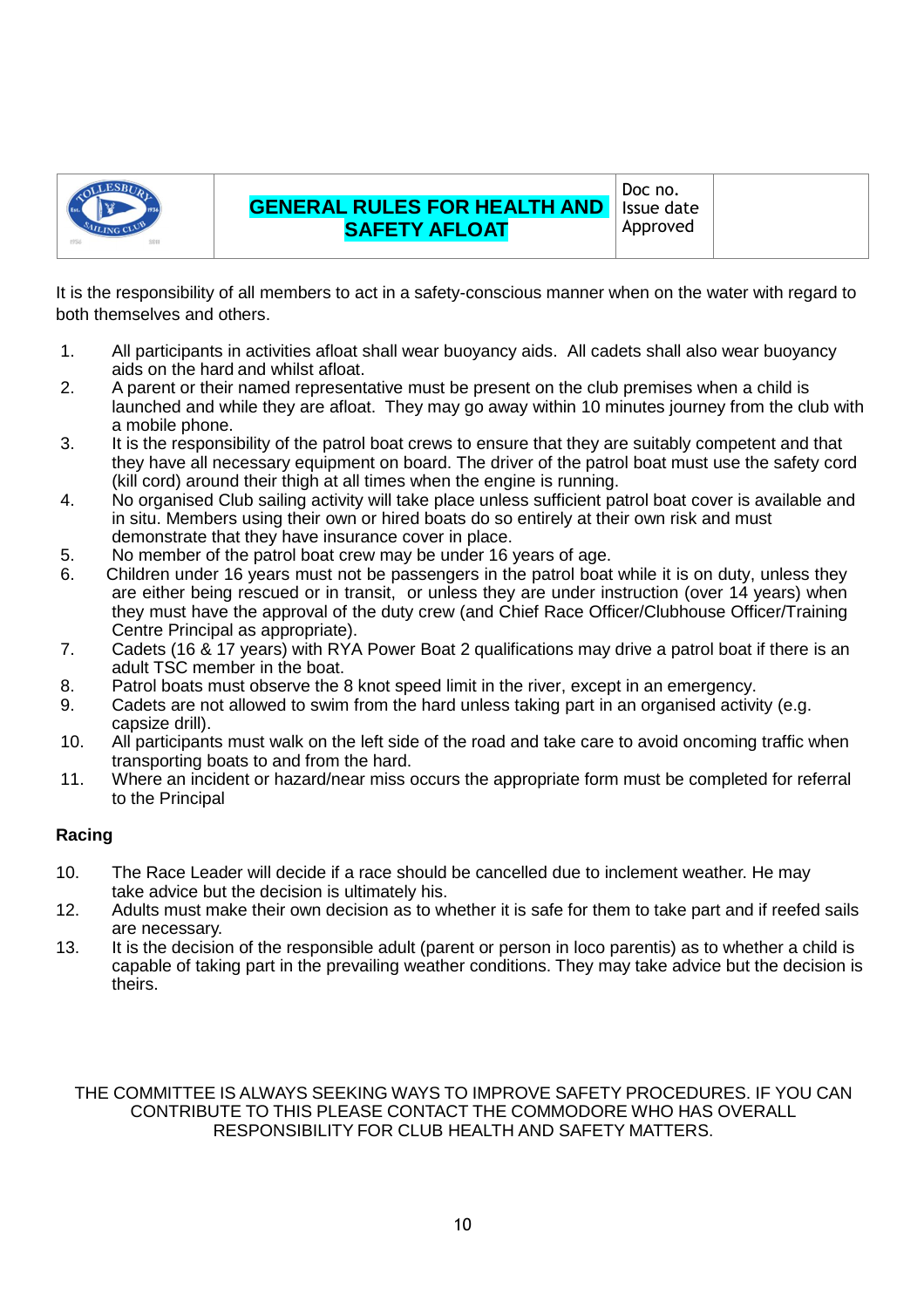| OLLESBUR<br>-ING C<br>3811<br>1955  | <b>INCIDENT REPORT FORM</b> |
|-------------------------------------|-----------------------------|
| Injured person - name               |                             |
| - tel. no.                          |                             |
| Date of incident                    |                             |
| <b>Time</b>                         |                             |
| Location                            |                             |
| Preamble                            |                             |
| <b>Description of incident</b>      |                             |
| <b>Medical:</b>                     |                             |
| <b>Injuries</b>                     |                             |
| <b>First aid treatment</b><br>given |                             |
| <b>Administered by</b>              |                             |
| <b>Further medical</b><br>treatment |                             |
| Damage to property                  |                             |
| <b>Report completed by</b>          |                             |
| <b>Position</b>                     |                             |
| Witness name                        |                             |
| Witness signature                   |                             |
| <b>Witness address</b>              |                             |
| <b>Telephone</b>                    |                             |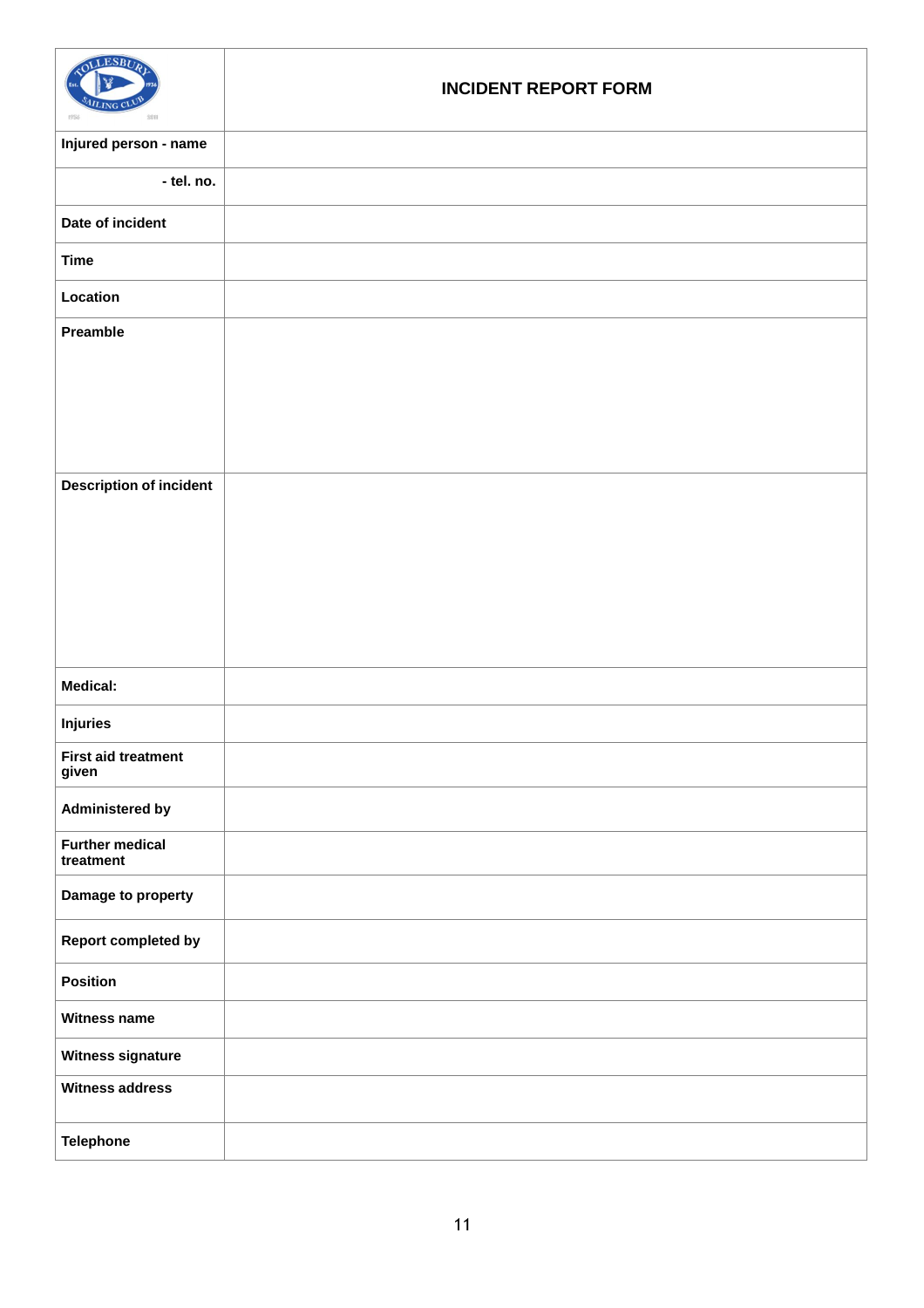

#### **HAZARD/NEAR MISS REPORT FORM**

| <b>Definition of a Hazard</b>    | A Hazard is anything that could lead to injury, damage or loss.                                                                                                                                                                                           |
|----------------------------------|-----------------------------------------------------------------------------------------------------------------------------------------------------------------------------------------------------------------------------------------------------------|
| <b>Definition of a Near Miss</b> | A Near Miss is an event or situation that could have resulted in injury,<br>damage or loss.                                                                                                                                                               |
| <b>Purpose of this Form</b>      | To provide a means of communication between staff, members, visitors,<br>the Safety Officer and Management Committee so that effective action<br>can be taken to eliminate hazards and avoid accidents causing injury,<br>damage or loss within the Club. |

| <b>Date/ Time of Incident</b>                      |  |
|----------------------------------------------------|--|
| <b>Please state whether Hazard</b><br>or Near Miss |  |
| Location                                           |  |
| <b>Description of what</b><br>happened             |  |
| <b>Suggested remedial actions</b><br>(if possible) |  |
| <b>Report completed by</b>                         |  |
| <b>Position</b>                                    |  |
| <b>Telephone</b>                                   |  |
| <b>Email</b>                                       |  |

#### **Please write any further information overleaf**

**Please return this form to your course instructor or any member of the Management Committee**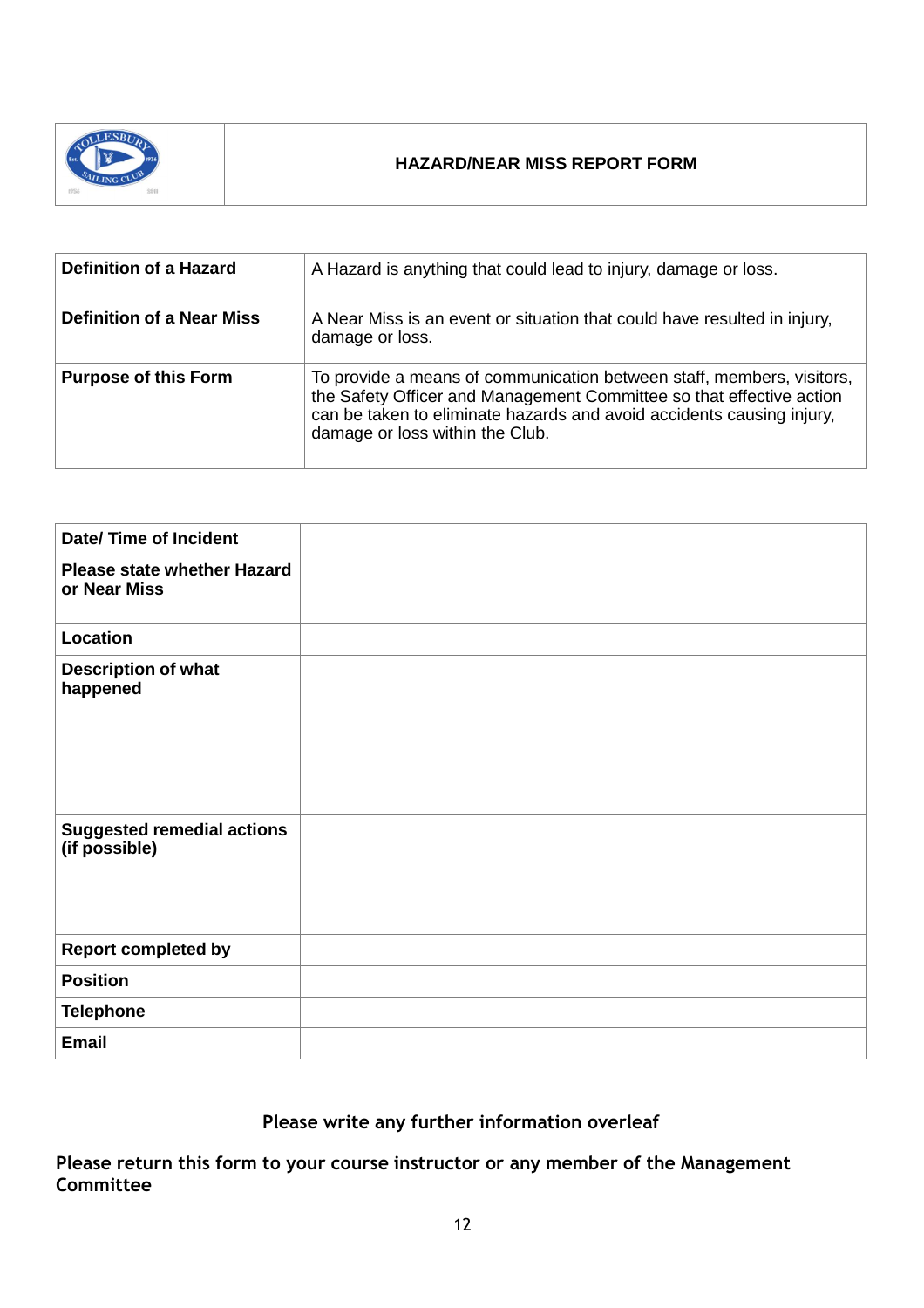

#### **TOLLESBURY SAILING CLUB EMERGENCY PLAN**

#### *GROUP LEADER*

Contact Rear Commodore Sailing and give details.

Make sure you have the following information:

- Who you are and your group's name
- What the problem is<br>• When it happened
- When it happened<br>• Where you are
- Where you are
- How many are involved and who they are
- Any injuries, if known

#### SENIOR INCIDENT PERSON

(Centre Principal or Chief instructor if during training, Rear-Commodore Sailing if other)

#### Inform:

- Rear-Commodore Sailing<br>• Club Commodore
- Club Commodore
- 
- Training Centre Principal ) if<br>• Chief Instructor () appropriate • Chief Instructor<br>•  $PVA$  Training De
- RYA Training Department )

#### Duties:

- Ensure that someone follows up by keeping in touch with anyone injured or their next of kin
- Record any information obtained

#### RACE OFFICER

Contact emergency services via one of the following:

- Issue a standard Mayday call on VHF Ch 16
- Telephone 911 for Coastguard, Ambulance, Fire Service or Police

#### Record details:

- Name of Group Leader and Group
- Nature of problem / injuries
- When incident happened
- Where group is now
- How many people are involved and whether adults or children
- What you are going to do
- Continue to record all details (including times) as events progress

#### Contact:

- Parents or next of kin (Contact Details in filing cabinet)
- Maintain listening watch on VHF, relay information to Group Leader

#### Organise:

- Help and assistance from staff/ volunteers
- Locate trained First Aiders
- Ensure someone is outside building to meet emergency vehicles
- Ensure safety of injured persons and protect from unwanted attention
- Comfort and arrange for evacuation

#### **DO NOT MAKE ANY STATEMENTS TO THE PRESS OR MEDIA, OR ALLOWANYONE ELSE TO MAKE STATEMENTS**

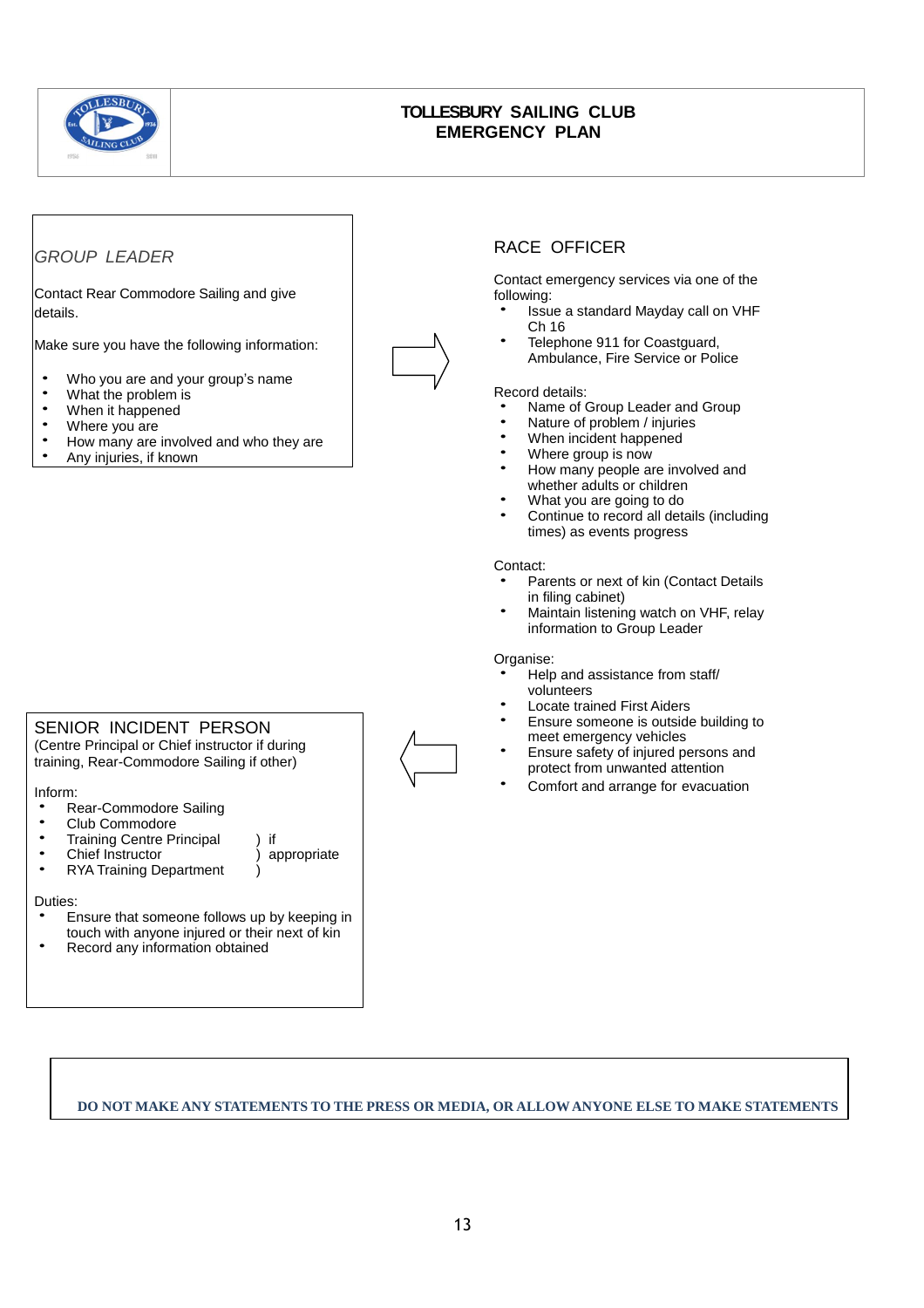#### **TOLLESBURY SAILING CLUB**

#### **EMERGENCY PLAN**

**This Emergency Plan deals with**

- **A. Missing boat (page 1)**
- **B. Multiple capsized dinghies (page 2)**
- **C. Serious injury (page 3)**
- **D. Non-life-threatening injury (page 3)**

#### **E. Action at clubhouse during major incident (pages 4 & 5)**

**In an emergency situation the Race Officer will be in charge unless he/ she delegates the role to someone else. Patrol boat crews and others should report any incident to CRO/CO as soon as it occurs.**

#### **A. Incident - MISSING BOAT**

#### **1. Initial checks -**

- a. Double check fleets using another observer if possible.
- b. Call or radio the clubhouse to confirm whether the boat has returned to shore or the club?

#### **2. If no sign of boat -**

a. Get launches to start search.

b. Make initial radio call to Coastguard on channel 16 (or 91, or 99901621 776310). They will ask you to switch to working channel. They will want to know details of boat and number of people on board and lifesaving equipment carried.

c. Shorten course or abandon event altogether if rest of fleet does not have adequate patrol boat cover.

#### **3. If boat still missing -**

- a. Make follow up call to Coastguard.
- b. If in committee boat, ensure all boats are recorded in at clubhouse.
- c. Maintain radio watch on channel as directed by Coastguard.

d. Assist with search and keep notes of events and times. Make sure these are kept safe ashore.

#### **4. If/when boat is located -**

- a. Inform all involved in search especially Coastguard.
- b. Ensure all search boats are accounted for and recovered safely.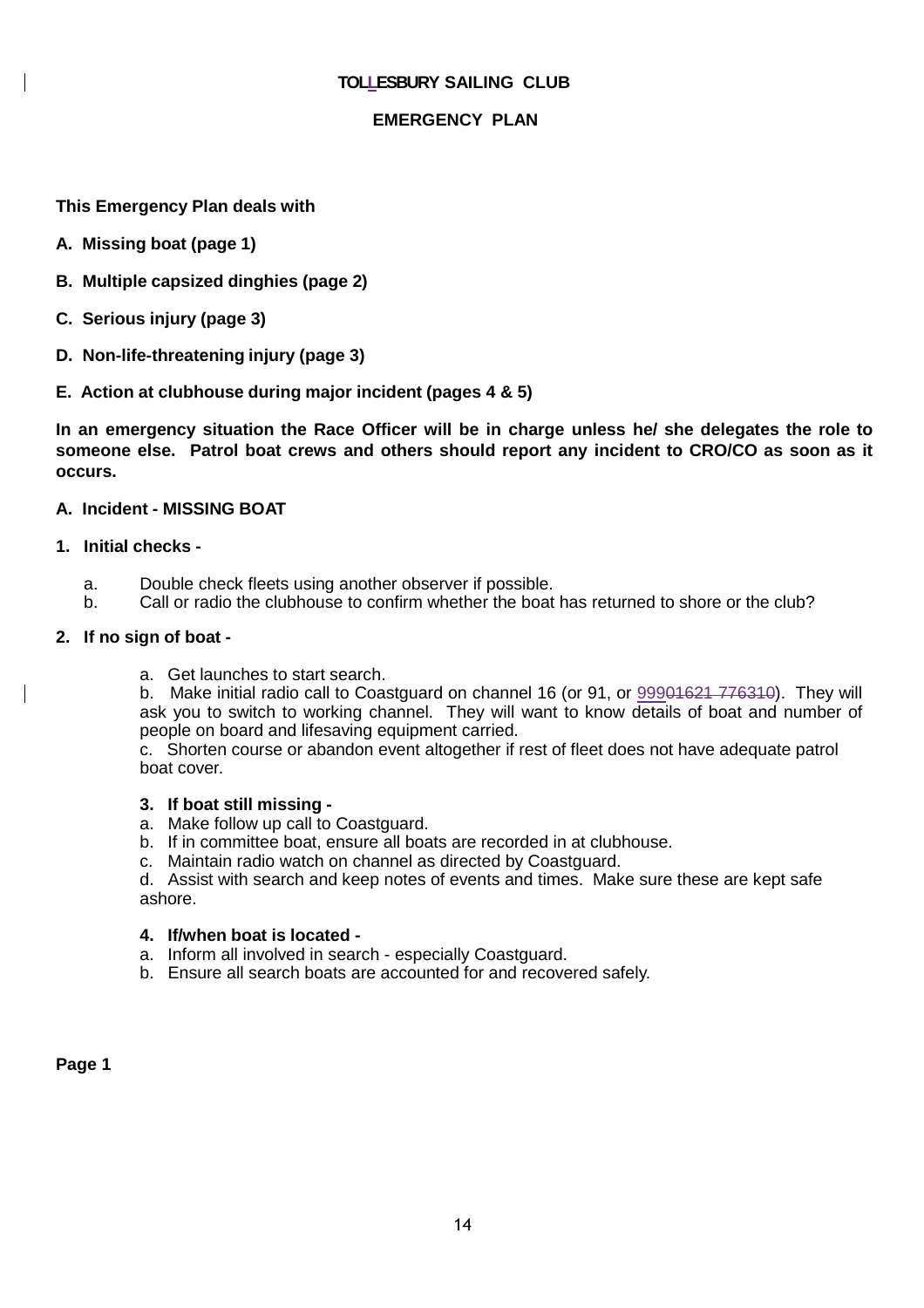**B. Incident - MULTIPLE CAPSIZED DINGHIES** - PATROL BOATS HAVING DIFFICULTY RECOVERING BOATS AND/OR CREWS.

- 1. Immediate actions
	- a. Ensure patrol boat crews check all capsized boats as soon as possible for injured crew, establishing that any upturned boat has no crew under it. Priority is always people before boats. Crew may have been carried away from boat by tide. Establish if anyone is missing.
	- b. Patrol boats should, if possible, mark abandoned boats with red/white tape on rudder area or by attaching a fender to mast top.
	- c. If you are in committee boat, call club house (if manned) by radio or phone () for additional assistance.
	- d. Request additional assistance from FACT (01621 896779)
	- e. Make initial radio call to Coastguard on channel 16 (or phone 99901621 776310). They will want to know types of boats and approximate numbers involved and lifesaving equipment carried.
	- f. Abandon event if weather is deteriorating or rest of fleet does not have adequate patrol boat cover.
- 2. Follow up actions
	- a. Get patrol boats to recover any crew from boats drifting towards danger.
	- b. Remember an inverted dinghy is often safe for crew to sit on.
	- c. If you are in committee boat, confirm with club (if manned) that they have initiated Follow Up Action.
	- d. Maintain radio watch.
	- e. Assist with recovery and keep notes of events and times and see that these are kept safe ashore.
- 3. If/when all crew/boats are recovered
	- a. Inform all involved in recovery especially Coastguard.
	- b. Ensure all search boats are accounted for and recovered safely.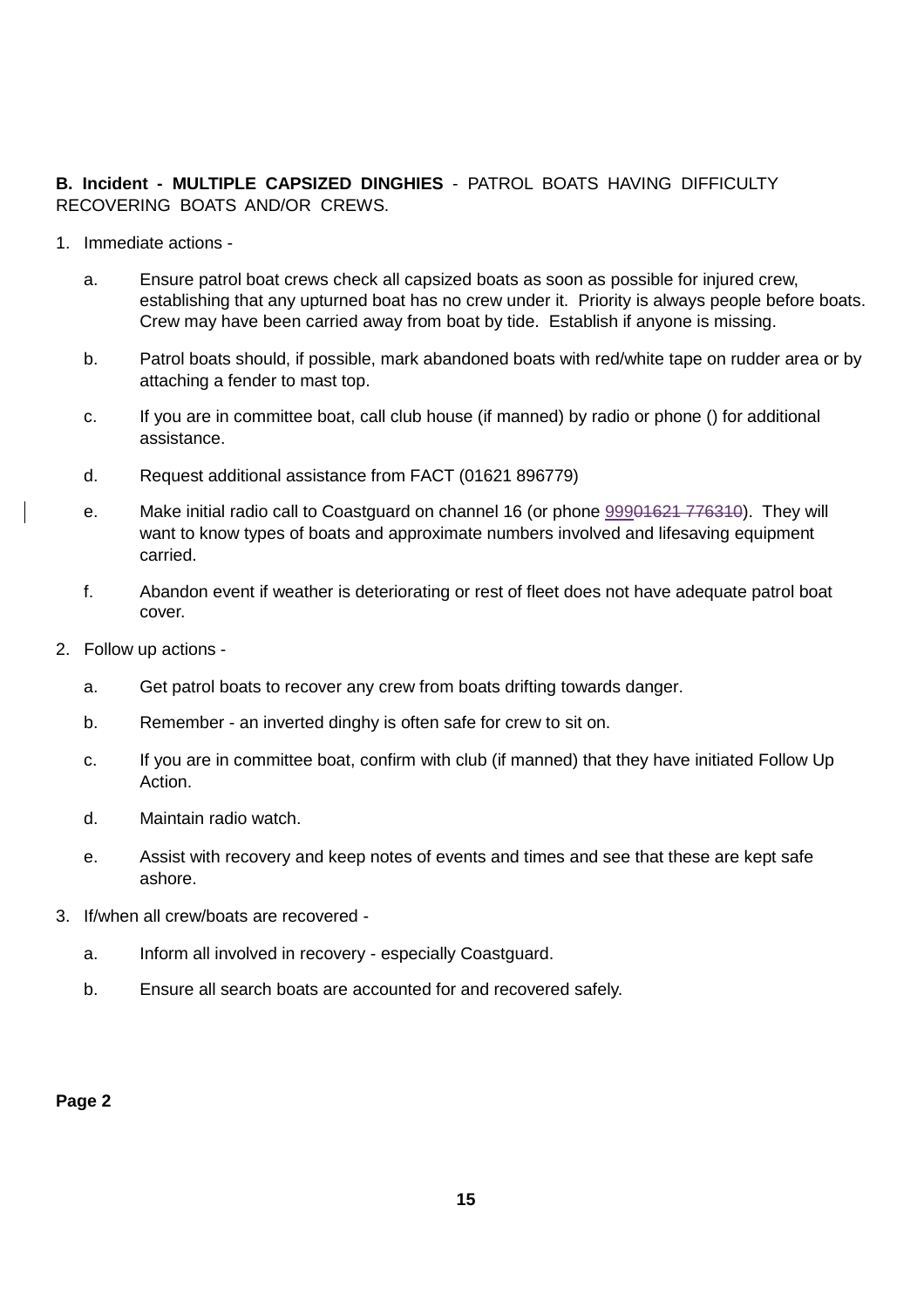#### **C. Incident - SERIOUS INJURY**

- 1. Ascertain number and names of casualties and their injuries if known.
- 2. Initiate call on channel 16 (phone 999) so that Coastguard can get helicopter to scene with minimum of delay, if required. If at Club, use base station, which has longer range. Use official call sign: "Tollesbury Sailing Club".
- 3. If you are in committee boat, inform clubhouse (if manned) of situation by radio or phone.
- 4. In the unlikely event of committee boat having to return to harbourharbor with casualty:
	- a) get others to finish race or cancel,
- 5. Maintain radio watch.
- 6. Keep notes of events, actions taken and by whom, and at what times and see these are kept safe ashore.

#### **D. Incident - NON LIFE-THREATENING INJURY**

- 1. Ascertain nature and extent of injury.
- 2. Get patrol boat to pick up casualty and take back to shore.

3. If you are in committee boat, inform clubhouse (if manned) of situation by radio or phone of number, names and possible injuries of casualties.

- 4. Continue to finish racing or abandon event if appropriate.
- 5. Keep notes of events and times and see these are kept safe ashore.
- 6. Complete accident/incident report (in kitchen cabinet with First Aid box).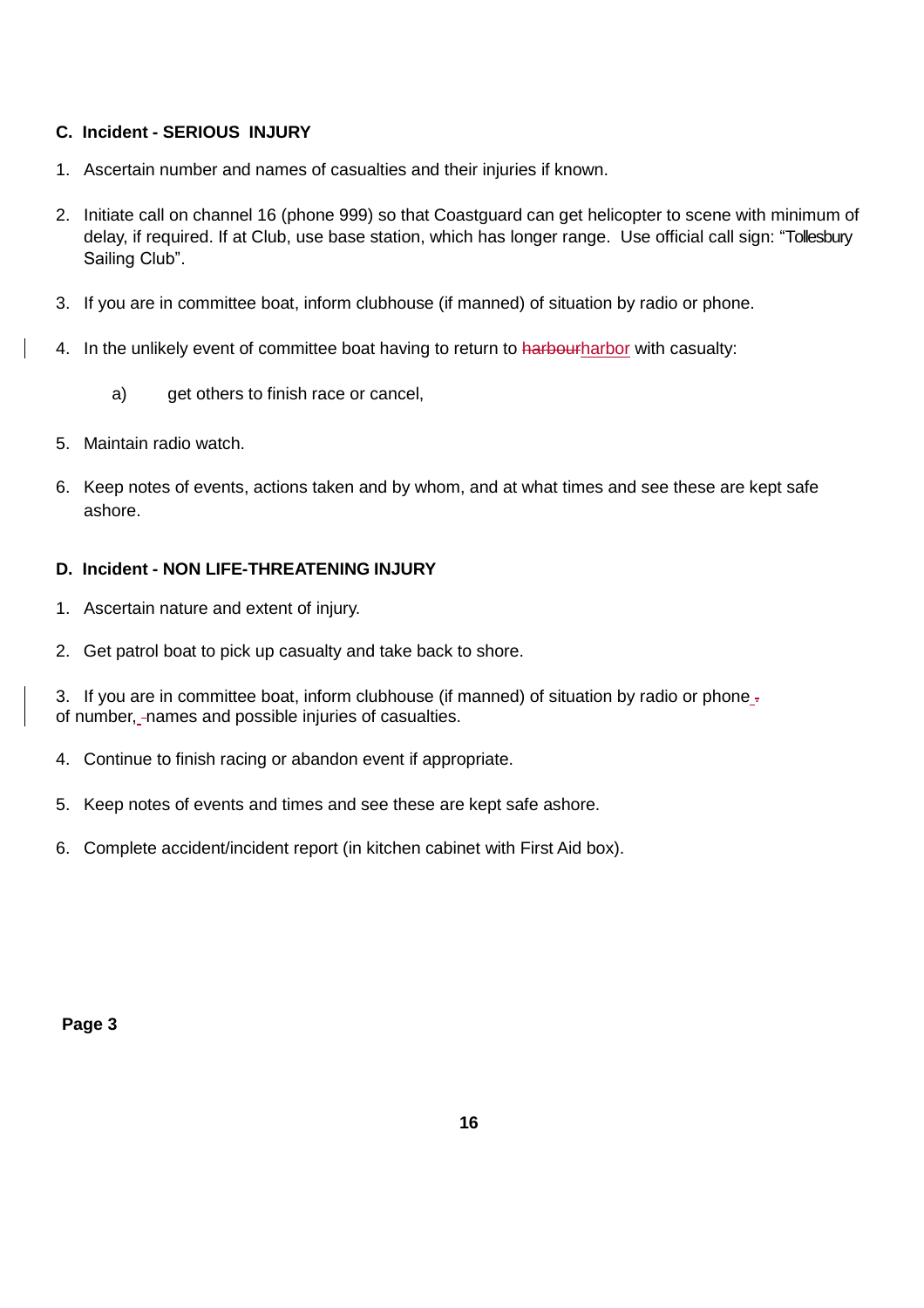#### **E. ACTION AT CLUBHOUSE DURING MAJOR INCIDENT**

**During a major incident the Chief Race Officer/Clubhouse Officer, if not on shore, is likely to need significant shore-based assistance. Any experienced member must be prepared to co-ordinate this role.**

#### **1. COMMUNICATION**

a. Organise someone to man radio (use base station which has longer range to contact emergency services) and/or telephone.

b. Keep notes of events, actions, times.

#### **2. EXTRA HELP**

There may be an unused club boat available. Additionally there may be members who own RIBs who, provided they are experienced and suitably equipped, could act as patrol boat crews. BUT care must be taken: inexperienced boat handlers can make situations worse. In bad weather they might themselves become casualties.

If the situation requires you should:

- a. Request additional patrol boats.
- b. Consider asking for support from FACT, Channel 6. (Tel no. 01621 868779).
- c. Ascertain whether you have a doctor or nurse present to help with returning casualties.

#### **3. RECEPTION OF RETURNING SAILORS AFTER MULTIPLE CAPSIZE**

- a. Ensure members on shore are mobilized to receive returning sailors.
- b. Nominate someone to log in all returning sailors and patrol boat crews.
- c. Check for injuries. If ambulance required dial **999** and ask someone to await its arrival by the road.
- d. Anyone who has ingested a significant amount of salt water must be sent to hospital immediately.

#### **4. RECEPTION OF SERIOUSLY INJURED PERSON**

- a. Phone for ambulance 999.
- b. Arrange for someone to be on relevant slipway to await arrival of injured person.
- c. Ensure someone is positioned on road to meet ambulance staff.
- d. Ensure next of kin (if known) are informed that accident has occurred and ambulance attending.
- e. Update all concerned, in particular Race Officer or the organiser.
- f. Keep notes of events, actions taken (and by whom), times, etc. and make sure these are kept safe and filed with report.

#### **5. AFTER ANY INCIDENT**

- a. Complete accident/incident report (in kitchen cabinet with First Aid box) and file in filing cabinet under "Accident Reports".
- b. If a casualty refuses further treatment against advice, make a note of this in the accident report.